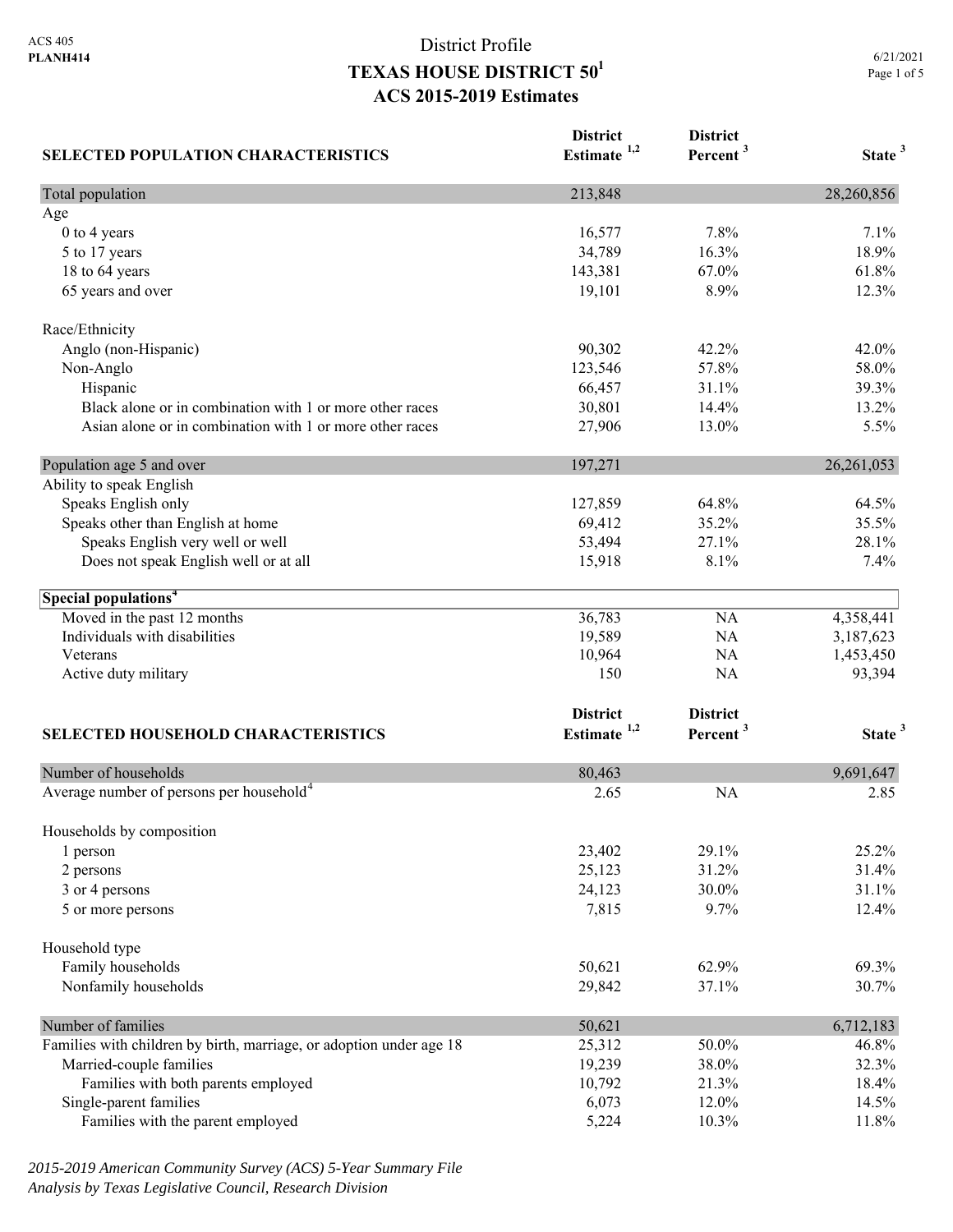| <b>SELECTED EDUCATION CHARACTERISTICS</b>                                | <b>District</b><br>Estimate <sup>1,2</sup> | <b>District</b><br>Percent <sup>3</sup> | State <sup>3</sup> |
|--------------------------------------------------------------------------|--------------------------------------------|-----------------------------------------|--------------------|
| Population age 3 and over enrolled in school                             | 50,601                                     |                                         | 7,681,758          |
| School status                                                            |                                            |                                         |                    |
| In preschool (public and private)                                        | 4,046                                      | 8.0%                                    | $6.0\%$            |
| In kindergarten, elementary, middle, or high school (public and private) | 34,915                                     | 69.0%                                   | 69.8%              |
| In preschool through 12th grade (public only)                            | 33,723                                     | 66.6%                                   | 68.8%              |
| In college, graduate, or professional school                             | 11,640                                     | 23.0%                                   | 24.3%              |
| Population age 25 and over                                               | 148,804                                    |                                         | 18, 131, 554       |
| <b>Educational attainment</b>                                            |                                            |                                         |                    |
| Bachelor's degree or higher                                              | 65,215                                     | 43.8%                                   | 29.9%              |
| Less than high school graduate                                           | 14,057                                     | 9.4%                                    | 16.3%              |
|                                                                          | <b>District</b>                            | <b>District</b>                         |                    |
| <b>SELECTED LABOR CHARACTERISTICS</b>                                    | Estimate <sup>1,2</sup>                    | Percent <sup>3</sup>                    | State <sup>3</sup> |
| Civilian employed population age 16 and over                             | 119,494                                    |                                         | 13,253,631         |
| Civilian employment sector                                               |                                            |                                         |                    |
| Private sector                                                           | 92,425                                     | 77.3%                                   | 80.1%              |
| Government sector                                                        | 19,253                                     | 16.1%                                   | 13.0%              |
| Self-employed                                                            | 7,640                                      | 6.4%                                    | 6.7%               |
| Industry for civilian employed population                                |                                            |                                         |                    |
| Agriculture, forestry, fishing, hunting, and mining                      | 956                                        | 0.8%                                    | $3.0\%$            |
| Construction                                                             | 8,987                                      | 7.5%                                    | 8.6%               |
| Manufacturing                                                            | 11,587                                     | 9.7%                                    | 8.5%               |
| Wholesale trade                                                          | 2,806                                      | 2.3%                                    | 2.9%               |
| Retail trade                                                             | 11,665                                     | 9.8%                                    | 11.4%              |
| Transportation and warehousing and utilities                             | 5,579                                      | 4.7%                                    | 5.9%               |
| Information                                                              | 3,231                                      | 2.7%                                    | 1.7%               |
| Finance and insurance, and real estate and rental and leasing            | 8,086                                      | 6.8%                                    | 6.7%               |
| Professional, scientific, management, administrative, and waste mgmt.    | 20,427                                     | 17.1%                                   | 11.5%              |
| Educational services and health care and social assistance               | 23,329                                     | 19.5%                                   | 21.6%              |
| Arts, entertainment, recreation, accommodation, and food services        | 9,156                                      | 7.7%                                    | 9.2%               |
| Other services, except public administration                             | 5,839                                      | 4.9%                                    | 5.2%               |
| Public administration                                                    | 7,846                                      | 6.6%                                    | 4.0%               |
| Population age 16 to 64                                                  | 148,852                                    |                                         | 18,273,711         |
| Worked at all in the past 12 months                                      | 123,705                                    | 83.1%                                   | 75.4%              |
| Worked 50-52 weeks                                                       | 98,956                                     | 66.5%                                   | 59.0%              |
| Usually worked 35 or more hours per week                                 | 90,574                                     | 60.8%                                   | 52.2%              |
| Usually worked less than 35 hours per week                               | 8,382                                      | 5.6%                                    | 6.8%               |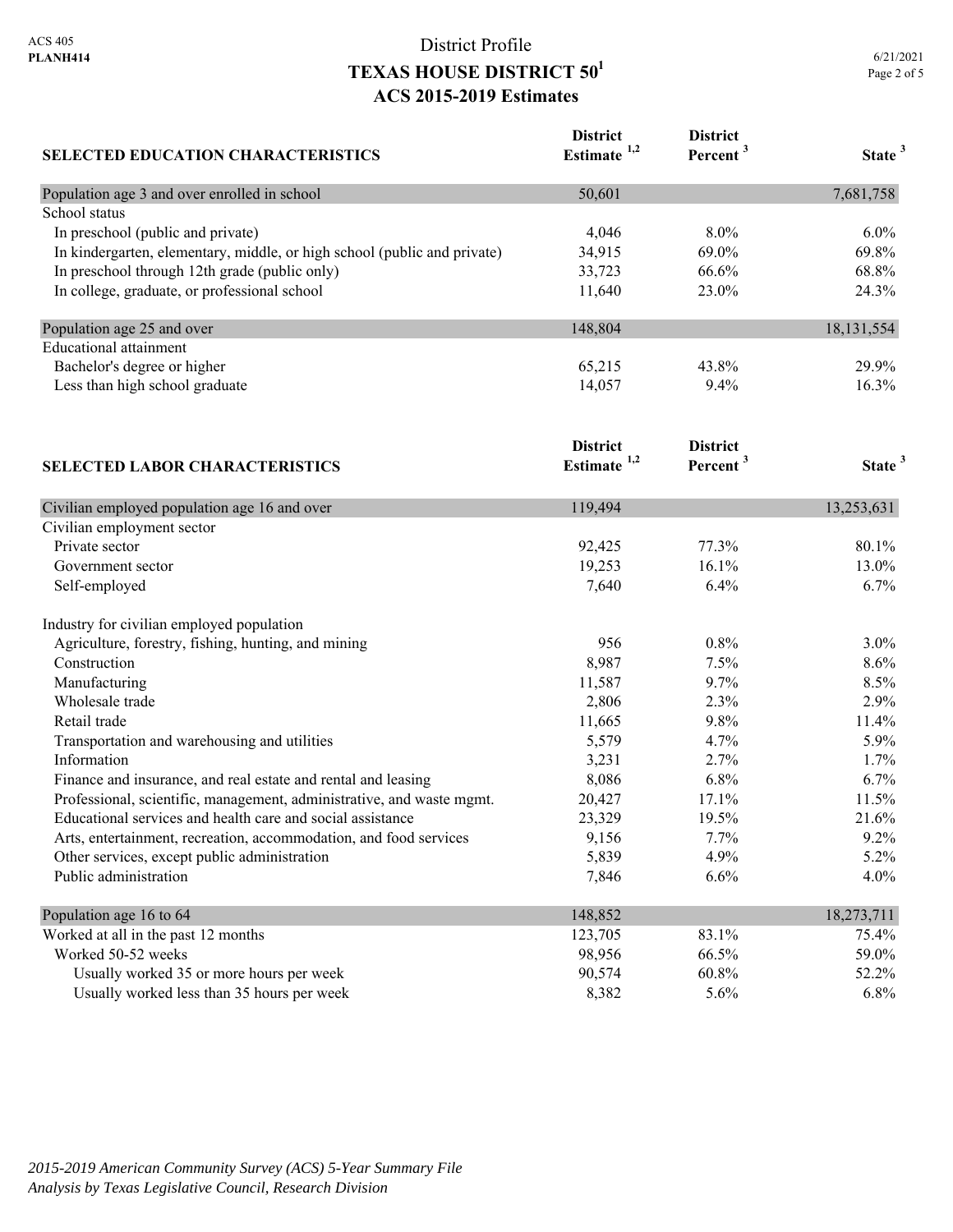| <b>SELECTED LABOR CHARACTERISTICS (continued)</b>               | <b>District</b><br>Estimate <sup>1,2</sup> | <b>District</b><br>Percent <sup>3</sup> | State <sup>3</sup> |
|-----------------------------------------------------------------|--------------------------------------------|-----------------------------------------|--------------------|
| Workers age 16 and over                                         | 117,610                                    |                                         | 13,115,511         |
| Means of transportation to work                                 |                                            |                                         |                    |
| Public transportation                                           | 1,777                                      | 1.5%                                    | 1.4%               |
| Private vehicle                                                 | 104,352                                    | 88.7%                                   | 90.5%              |
| Walk / bicycle / motorcycle                                     | 1,701                                      | 1.4%                                    | 1.9%               |
| Taxi / other means                                              | 1,001                                      | 0.9%                                    | 1.2%               |
| Worked at home                                                  | 8,779                                      | 7.5%                                    | 5.0%               |
| Travel time to work <sup>5</sup>                                |                                            |                                         |                    |
| Less than 15 minutes                                            | 20,195                                     | 17.2%                                   | 23.6%              |
| 15 minutes to 29 minutes                                        | 43,917                                     | 37.3%                                   | 34.2%              |
| 30 minutes to 44 minutes                                        | 28,104                                     | 23.9%                                   | 20.8%              |
| 45 minutes to 59 minutes                                        | 10,302                                     | 8.8%                                    | 8.3%               |
| 60 minutes or more                                              | 6,313                                      | 5.4%                                    | 8.1%               |
|                                                                 | <b>District</b>                            | <b>District</b>                         |                    |
| <b>SELECTED INCOME CHARACTERISTICS</b>                          | Estimate <sup>1,2</sup>                    | Percent <sup>3</sup>                    | State <sup>3</sup> |
| Persons in poverty <sup>6</sup>                                 | 16,502                                     | 7.8%                                    | 14.7%              |
| Per capita income <sup>4</sup>                                  | \$38,255                                   | NA                                      | \$31,277           |
| Number of households                                            | 80,463                                     |                                         | 9,691,647          |
| Annual household income                                         |                                            |                                         |                    |
| Less than \$10,000                                              | 2,761                                      | 3.4%                                    | 6.1%               |
| \$10,000 to \$24,999                                            | 5,490                                      | 6.8%                                    | 12.9%              |
| \$25,000 to \$49,999                                            | 14,804                                     | 18.4%                                   | 21.8%              |
| \$50,000 to \$99,999                                            | 27,516                                     | 34.2%                                   | 30.1%              |
| \$100,000 to \$199,999                                          | 23,404                                     | 29.1%                                   | 21.7%              |
| \$200,000 and over                                              | 6,488                                      | 8.1%                                    | 7.4%               |
| Households with social security income                          | 14,016                                     | 17.4%                                   | 25.6%              |
| Households with supplemental security income (SSI)              | 2,142                                      | 2.7%                                    | 4.7%               |
| Households with public assistance income'                       | 1,263                                      | 1.6%                                    | 1.4%               |
| Households that received food stamps/SNAP in the past 12 months | 5,938                                      | 7.4%                                    | 11.8%              |
| Number of families living in poverty                            | 3,120                                      |                                         | 759,269            |
| With related children under age 18                              | 2,468                                      | 79.1%                                   | 77.1%              |
| Married couple families                                         | 989                                        | 31.7%                                   | 26.2%              |
| Single-parent families                                          | 1,479                                      | 47.4%                                   | 50.9%              |
| Female head of household                                        | 1,352                                      | 43.3%                                   | 44.4%              |
| Male head of household                                          | 127                                        | 4.1%                                    | 6.4%               |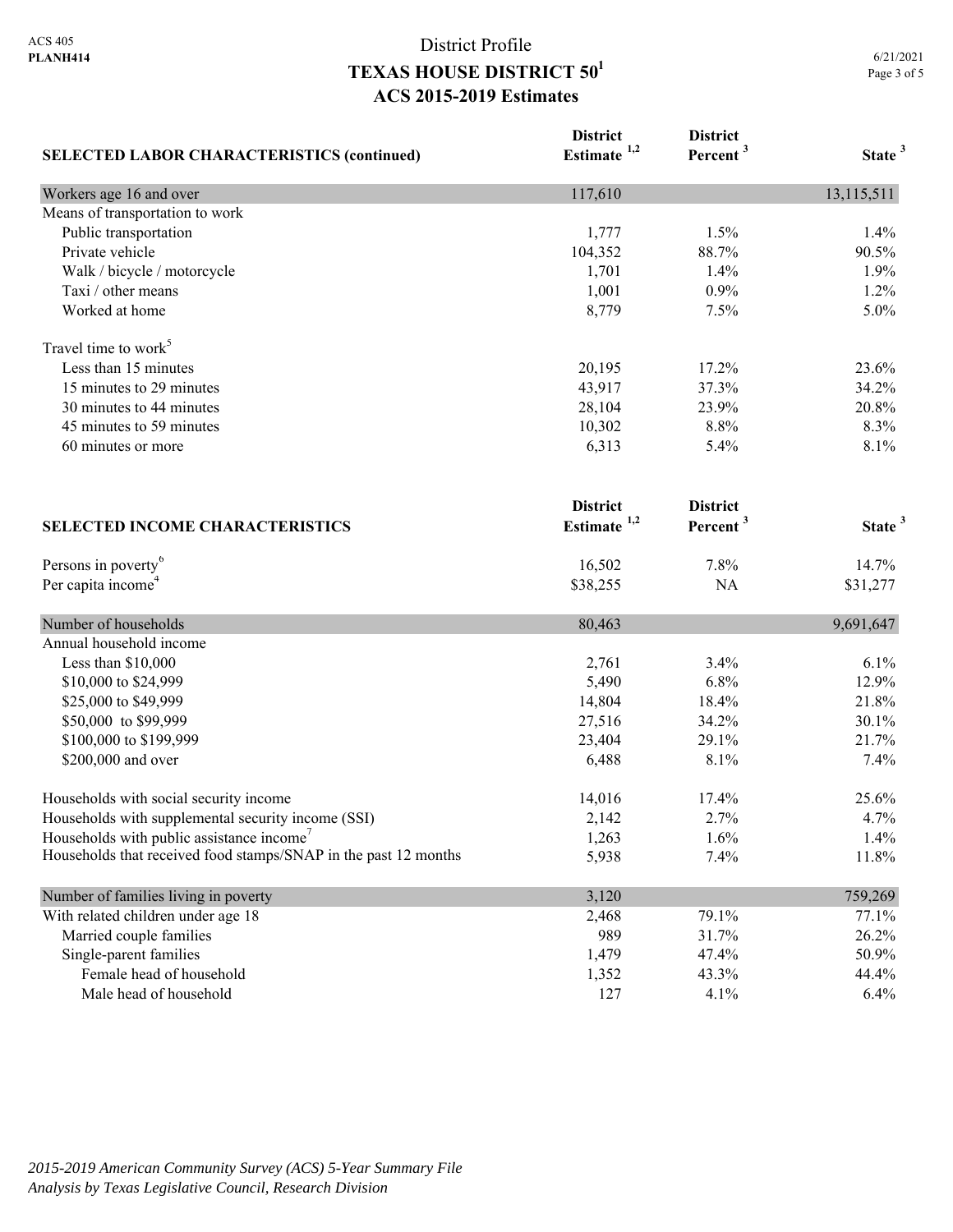6/21/2021 Page 4 of 5

| <b>SELECTED HOUSING CHARACTERISTICS</b>                                             | <b>District</b><br>Estimate $1,2$ | <b>District</b><br>Percent <sup>3</sup> | State <sup>3</sup> |
|-------------------------------------------------------------------------------------|-----------------------------------|-----------------------------------------|--------------------|
| Number of housing units                                                             | 85,294                            |                                         | 10,937,026         |
| Age of housing                                                                      |                                   |                                         |                    |
| Built in 2010 or later                                                              | 14,124                            | 16.6%                                   | 10.4%              |
| Built between 2000 and 2009                                                         | 20,863                            | 24.5%                                   | 19.3%              |
| Built between 1990 and 1999                                                         | 19,659                            | 23.0%                                   | 15.2%              |
| Built between 1970 and 1989                                                         | 26,955                            | 31.6%                                   | 31.4%              |
| Built before 1970                                                                   | 3,693                             | 4.3%                                    | 23.7%              |
| Occupancy status                                                                    |                                   |                                         |                    |
| Owner-occupied                                                                      | 44,312                            | 52.0%                                   | 54.9%              |
| Renter-occupied                                                                     | 36,151                            | 42.4%                                   | 33.7%              |
| Vacant                                                                              | 4,831                             | 5.7%                                    | 11.4%              |
| Median gross rent (contract rent plus estimated utility and fuel cost) <sup>4</sup> | \$1,246                           | NA                                      | \$1,045            |
| Median value of owner-occupied housing units <sup>4</sup>                           | \$256,300                         | <b>NA</b>                               | \$172,500          |
| Number of owner-occupied housing units                                              | 44,312                            |                                         | 6,004,802          |
| Value of owner-occupied housing                                                     |                                   |                                         |                    |
| Less than \$50,000                                                                  | 1,014                             | 2.3%                                    | 8.9%               |
| \$50,000 to \$99,999                                                                | 1,164                             | 2.6%                                    | 16.5%              |
| \$100,000 to \$199,999                                                              | 8,645                             | 19.5%                                   | 32.2%              |
| \$200,000 to \$499,999                                                              | 30,030                            | 67.8%                                   | 34.8%              |
| \$500,000 and above                                                                 | 3,459                             | 7.8%                                    | 7.6%               |
| Selected monthly owner costs as a percentage of household income <sup>8</sup>       |                                   |                                         |                    |
| 35 percent or more                                                                  | 7,089                             | 16.0%                                   | 15.3%              |
| 20 to 34.9 percent                                                                  | 12,938                            | 29.2%                                   | 24.9%              |
| Less than 20 percent                                                                | 24,013                            | 54.2%                                   | 59.0%              |
| Vehicles available in owner-occupied housing units                                  |                                   |                                         |                    |
| No vehicle                                                                          | 609                               | 1.4%                                    | 2.1%               |
| One or more vehicles                                                                | 43,703                            | 98.6%                                   | 97.9%              |
| Number of renter-occupied housing units                                             | 36,151                            |                                         | 3,686,845          |
| Gross rent <sup>9</sup>                                                             |                                   |                                         |                    |
| Less than \$500                                                                     | 448                               | 1.2%                                    | 6.2%               |
| \$500 to \$749                                                                      | 859                               | 2.4%                                    | 13.4%              |
| \$750 to \$999                                                                      | 4,924                             | 13.6%                                   | 24.2%              |
| \$1,000 to \$1,249                                                                  | 11,854                            | 32.8%                                   | 20.7%              |
| \$1,250 and above                                                                   | 17,664                            | 48.9%                                   | 30.5%              |
| Gross rent as a percentage of household income <sup>8</sup>                         |                                   |                                         |                    |
| 35 percent or more                                                                  | 11,615                            | 32.1%                                   | 35.9%              |
| 20 to 34.9 percent                                                                  | 13,889                            | 38.4%                                   | 32.1%              |
| Less than 20 percent                                                                | 9,942                             | 27.5%                                   | 24.9%              |
| Vehicles available in renter-occupied housing units                                 |                                   |                                         |                    |
| No vehicle                                                                          | 2,258                             | 6.2%                                    | 10.5%              |
| One or more vehicles                                                                | 33,893                            | 93.8%                                   | 89.5%              |